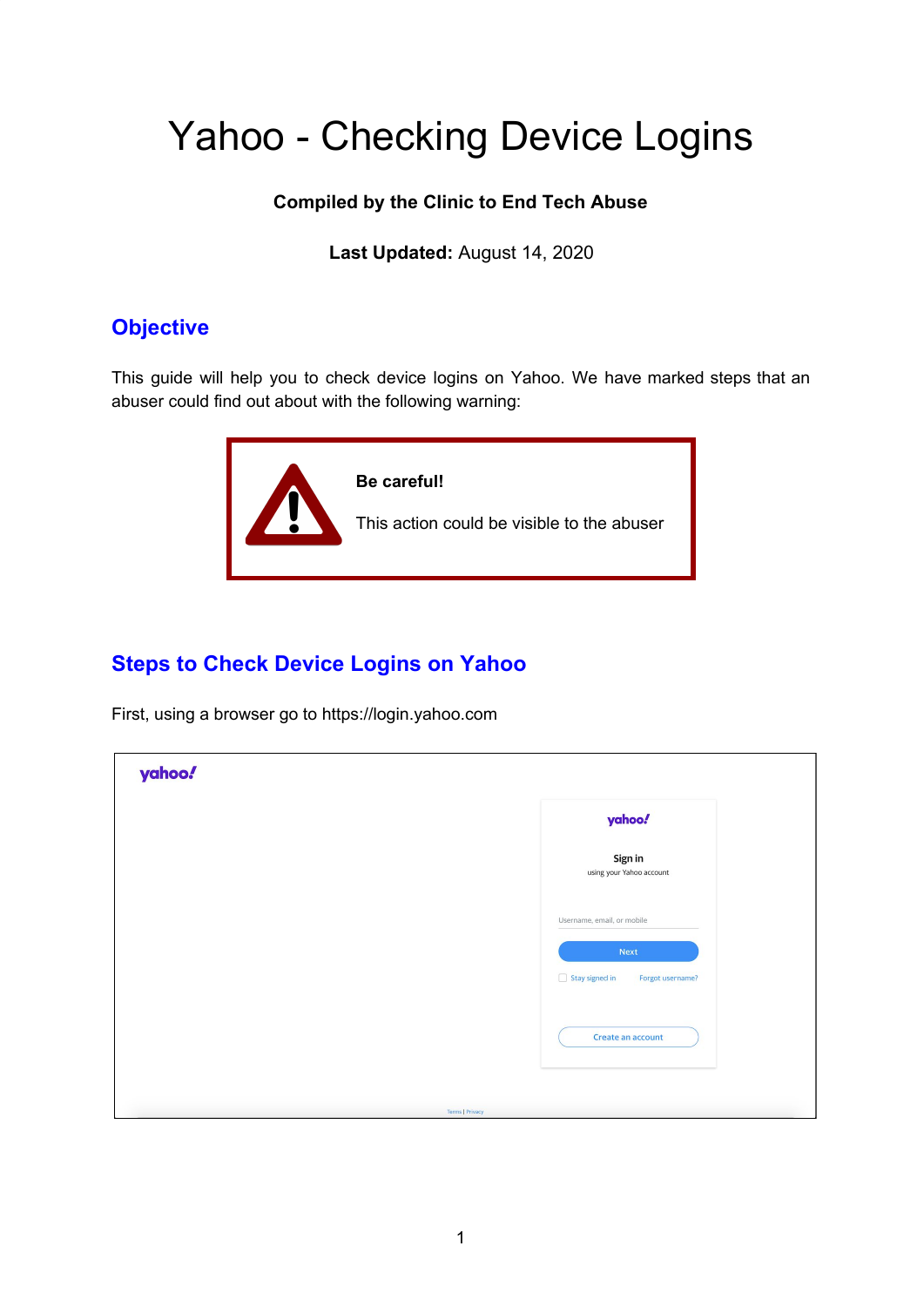Log into your account. After logging in to Yahoo mail, you will see something like this:

| yahoo/mail                            | Find messages, documents, photos or people<br>$\checkmark$             | Q             | !!!                           | Home                   |
|---------------------------------------|------------------------------------------------------------------------|---------------|-------------------------------|------------------------|
| Compose                               | Archive <b>21</b> Move <b>in</b> Delete <b>Q</b> Spam<br>$\Box$ $\sim$ | Sort $\vee$   | $\odot$<br>$\mathbf{R}$<br>12 | Settings $\frac{1}{2}$ |
| Inbox                                 |                                                                        |               |                               |                        |
| Unread<br>Starred                     |                                                                        |               |                               |                        |
| Drafts                                |                                                                        |               |                               |                        |
| Sent                                  |                                                                        |               |                               |                        |
| Archive                               |                                                                        |               |                               |                        |
| Spam                                  | Nothing to see here!                                                   |               |                               |                        |
| Trash                                 |                                                                        |               |                               |                        |
| $\sim$ Less                           |                                                                        |               |                               |                        |
| Hide<br>Views                         | $\sim$                                                                 | $\rightarrow$ |                               |                        |
| $\sqrt{2}$ Photos                     |                                                                        |               |                               |                        |
| Documents                             |                                                                        |               |                               |                        |
| $\overline{\mathbf{i}}$ Subscriptions |                                                                        |               |                               |                        |
| $\Rightarrow$ Travel                  |                                                                        |               |                               |                        |
| Hide<br>Folders                       |                                                                        |               |                               |                        |
| + New Folder                          |                                                                        |               |                               |                        |
|                                       |                                                                        |               |                               |                        |

Click on your name at the top right corner and then click on **Account Info**:



You will see a page like this one:

|               | 88        | $\sim$ Mail |
|---------------|-----------|-------------|
| Personal Info |           | Edit        |
|               |           |             |
|               |           |             |
|               |           |             |
|               |           |             |
|               |           |             |
| First name    | Last name |             |
|               |           |             |
| Gender        | Birthday  |             |
|               |           |             |
| Nickname      |           |             |
|               |           |             |
|               |           | $\circ$     |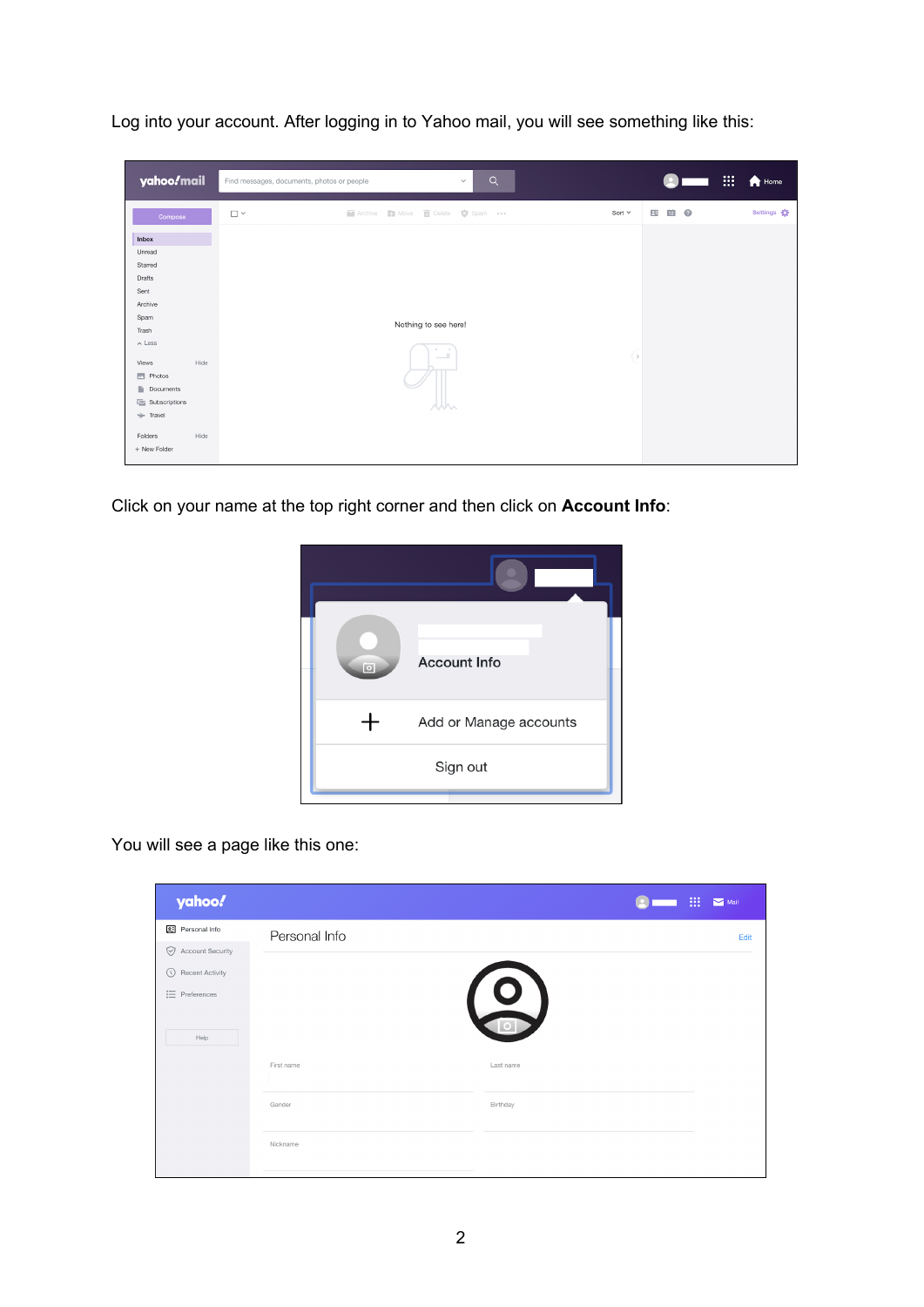There is a menu on the left. Click on **Recent Activity**. You will see a page like this one:

| yahoo!                                       | ₩<br>$\blacksquare$ Mail                                                                                     |
|----------------------------------------------|--------------------------------------------------------------------------------------------------------------|
| 2:<br>Personal Info<br>Account Security<br>V | <b>Recent Activity</b>                                                                                       |
| ⊙<br><b>Recent Activity</b>                  | See something suspicious?<br>Change your password                                                            |
| $\equiv$ Preferences                         | Safari, Mac OS X<br>this session                                                                             |
| Help                                         | Recent account changes<br>The most recent changes to your Yahoo account. show all<br>Phone number added<br>⊕ |

Click on a device to see more information about it:

| Recent activity                                               |  |
|---------------------------------------------------------------|--|
| <b>Unknown device</b><br>Sign in history for the last 30 days |  |
|                                                               |  |
| IP:                                                           |  |
|                                                               |  |
|                                                               |  |
|                                                               |  |
|                                                               |  |
|                                                               |  |

Go back to **Recent Activity**. If you do not recognize a device, we recommend you to change your password.



**Be careful!** The person of concern might be logged out right away. Some abusers may become more violent if they get locked out of your account. If this is a concern for you, we